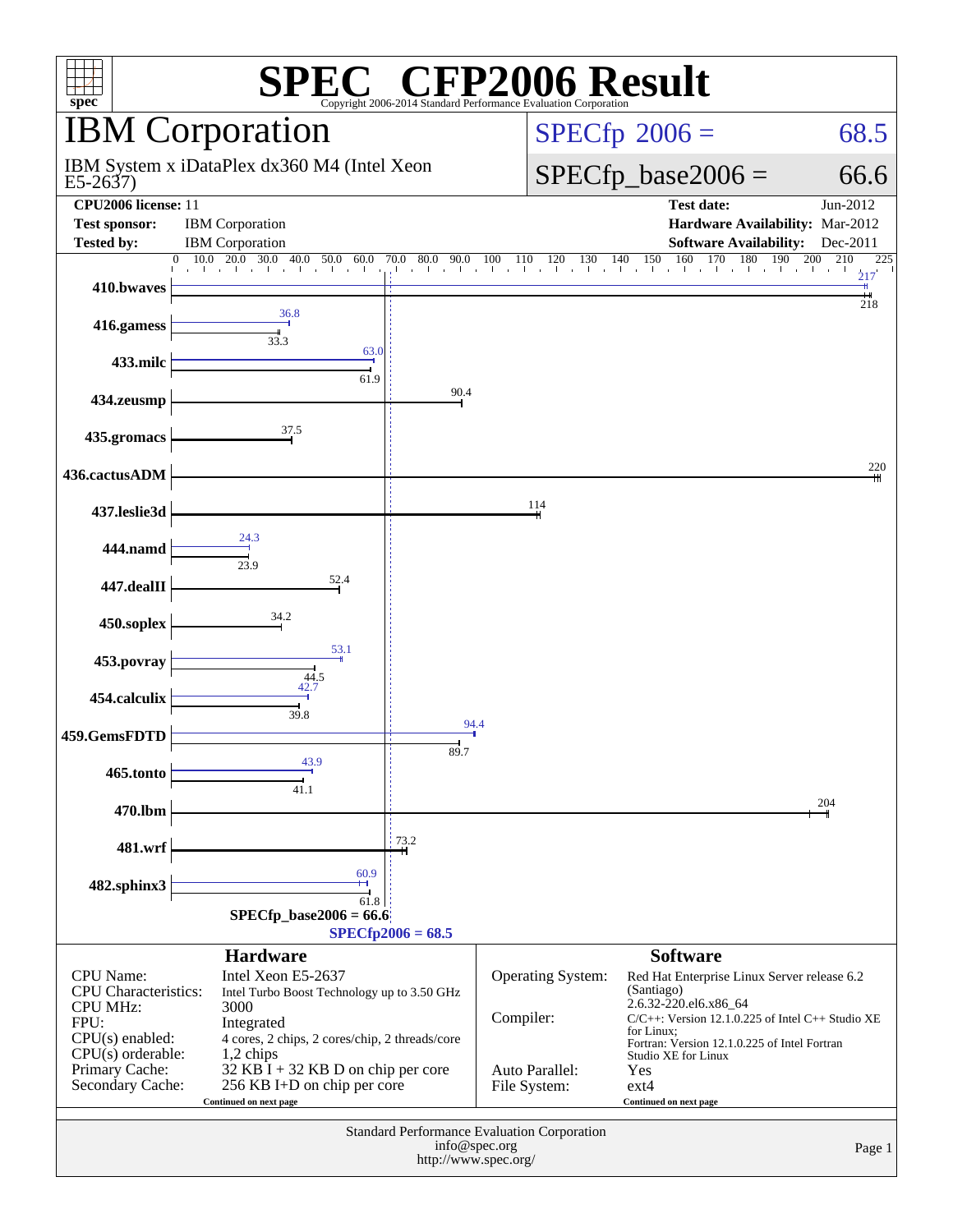

## IBM Corporation

E5-2637) IBM System x iDataPlex dx360 M4 (Intel Xeon

#### $SPECTp2006 = 68.5$

#### $SPECfp\_base2006 = 66.6$

| CPU <sub>2006</sub> license: 11                                            |                                                                                                                                |                                                                                    | <b>Test date:</b><br>$Jun-2012$                            |
|----------------------------------------------------------------------------|--------------------------------------------------------------------------------------------------------------------------------|------------------------------------------------------------------------------------|------------------------------------------------------------|
| <b>Test sponsor:</b>                                                       | <b>IBM</b> Corporation                                                                                                         |                                                                                    | <b>Hardware Availability: Mar-2012</b>                     |
| <b>Tested by:</b>                                                          | <b>IBM</b> Corporation                                                                                                         |                                                                                    | <b>Software Availability:</b><br>$Dec-2011$                |
| L3 Cache:<br>Other Cache:<br>Memory:<br>Disk Subsystem:<br>Other Hardware: | $5 \text{ MB I+D}$ on chip per chip<br>None<br>128 GB (16 x 8 GB 2Rx4 PC3-12800R-11, ECC)<br>1 x 250 GB SATA, 7200 RPM<br>None | <b>System State:</b><br><b>Base Pointers:</b><br>Peak Pointers:<br>Other Software: | Run level 3 (multi-user)<br>64-bit<br>$32/64$ -bit<br>None |

**[Results Table](http://www.spec.org/auto/cpu2006/Docs/result-fields.html#ResultsTable)**

| Results Table    |                                                                                                          |              |                |       |                |       |                |              |                |              |                |              |
|------------------|----------------------------------------------------------------------------------------------------------|--------------|----------------|-------|----------------|-------|----------------|--------------|----------------|--------------|----------------|--------------|
|                  |                                                                                                          |              | <b>Base</b>    |       |                |       | <b>Peak</b>    |              |                |              |                |              |
| <b>Benchmark</b> | <b>Seconds</b>                                                                                           | <b>Ratio</b> | <b>Seconds</b> | Ratio | <b>Seconds</b> | Ratio | <b>Seconds</b> | <b>Ratio</b> | <b>Seconds</b> | <b>Ratio</b> | <b>Seconds</b> | <b>Ratio</b> |
| 410.bwayes       | 62.8                                                                                                     | 216          | 62.4           | 218   | 62.2           | 218   | 62.6           | 217          | 62.6           | 217          | 62.8           | 216          |
| 416.gamess       | 589                                                                                                      | 33.3         | 583            | 33.6  | 592            | 33.1  | 536            | 36.5         | 531            | 36.8         | 531            | 36.8         |
| $433$ .milc      | 148                                                                                                      | 62.1         | <b>148</b>     | 61.9  | 148            | 61.9  | 146            | 63.1         | 146            | 63.0         | <u>146</u>     | 63.0         |
| 434.zeusmp       | 101                                                                                                      | 90.4         | 100            | 90.6  | 101            | 90.4  | 101            | 90.4         | 100            | 90.6         | 101            | 90.4         |
| 435 gromacs      | 190                                                                                                      | 37.6         | 191            | 37.4  | 190            | 37.5  | 190            | 37.6         | 191            | 37.4         | <b>190</b>     | 37.5         |
| 436.cactusADM    | 54.3                                                                                                     | 220          | 54.1           | 221   | 54.5           | 219   | 54.3           | 220          | 54.1           | 221          | 54.5           | 219          |
| 437.leslie3d     | 82.5                                                                                                     | 114          | 82.5           | 114   | 81.8           | 115   | 82.5           | 114          | 82.5           | 114          | 81.8           | 115          |
| 444.namd         | 335                                                                                                      | 23.9         | 336            | 23.9  | 335            | 23.9  | 330            | 24.3         | 330            | 24.3         | 330            | 24.3         |
| 447.dealII       | 218                                                                                                      | 52.4         | 218            | 52.4  | 220            | 52.0  | 218            | 52.4         | 218            | 52.4         | 220            | 52.0         |
| $450$ .soplex    | 243                                                                                                      | 34.3         | 244            | 34.2  | 244            | 34.1  | 243            | 34.3         | 244            | 34.2         | 244            | 34.1         |
| 453.povray       | 120                                                                                                      | 44.5         | 119            | 44.6  | 120            | 44.5  | 101            | 52.6         | 100            | 53.1         | <b>100</b>     | 53.1         |
| 454.calculix     | 207                                                                                                      | 39.9         | 207            | 39.8  | 209            | 39.5  | 193            | 42.7         | 194            | 42.5         | <u>193</u>     | 42.7         |
| 459.GemsFDTD     | 118                                                                                                      | 89.7         | 118            | 89.9  | 118            | 89.6  | 112            | 94.6         | 113            | 94.1         | <u>112</u>     | 94.4         |
| 465.tonto        | 239                                                                                                      | 41.1         | 240            | 41.1  | 241            | 40.8  | 224            | 43.9         | 224            | 43.9         | 225            | 43.7         |
| 470.1bm          | 69.0                                                                                                     | 199          | 67.0           | 205   | 67.2           | 204   | 69.0           | 199          | 67.0           | 205          | 67.2           | 204          |
| 481.wrf          | 155                                                                                                      | 71.9         | 153            | 73.2  | 152            | 73.4  | 155            | 71.9         | <u>153</u>     | 73.2         | 152            | 73.4         |
| 482.sphinx3      | 315                                                                                                      | 61.9         | 315            | 61.8  | 316            | 61.7  | 333            | 58.5         | 319            | 61.1         | 320            | 60.9         |
|                  | Results appear in the order in which they were run. Bold underlined text indicates a median measurement. |              |                |       |                |       |                |              |                |              |                |              |

#### **[Operating System Notes](http://www.spec.org/auto/cpu2006/Docs/result-fields.html#OperatingSystemNotes)**

 Stack size set to unlimited using "ulimit -s unlimited" Zone reclaim mode enabled with: echo 1 > /proc/sys/vm/zone\_reclaim\_mode

#### **[Platform Notes](http://www.spec.org/auto/cpu2006/Docs/result-fields.html#PlatformNotes)**

 BIOS Settings: Operating Mode set to Maximum Performance Sysinfo program /root/SPECcpu-v1.2/Docs/sysinfo \$Rev: 6775 \$ \$Date:: 2011-08-16 #\$ 8787f7622badcf24e01c368b1db4377c running on tianden Tue Jun 26 15:25:02 2012

 This section contains SUT (System Under Test) info as seen by some common utilities. To remove or add to this section, see: Continued on next page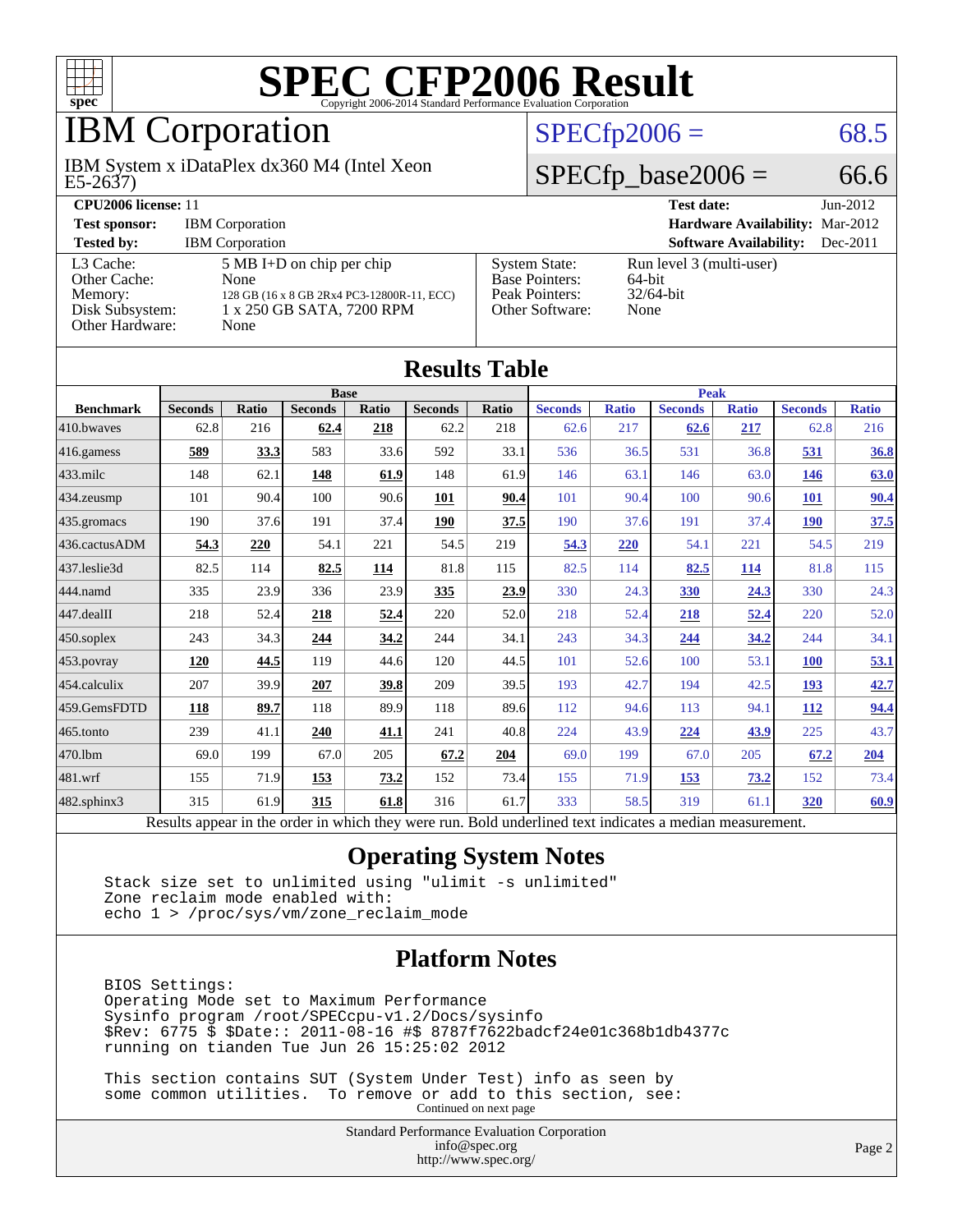

IBM Corporation

 $SPECTp2006 = 68.5$ 

E5-2637) IBM System x iDataPlex dx360 M4 (Intel Xeon

 $SPECTp\_base2006 = 66.6$ 

**[Test sponsor:](http://www.spec.org/auto/cpu2006/Docs/result-fields.html#Testsponsor)** IBM Corporation **[Hardware Availability:](http://www.spec.org/auto/cpu2006/Docs/result-fields.html#HardwareAvailability)** Mar-2012 **[Tested by:](http://www.spec.org/auto/cpu2006/Docs/result-fields.html#Testedby)** IBM Corporation **[Software Availability:](http://www.spec.org/auto/cpu2006/Docs/result-fields.html#SoftwareAvailability)** Dec-2011

**[CPU2006 license:](http://www.spec.org/auto/cpu2006/Docs/result-fields.html#CPU2006license)** 11 **[Test date:](http://www.spec.org/auto/cpu2006/Docs/result-fields.html#Testdate)** Jun-2012

#### **[Platform Notes \(Continued\)](http://www.spec.org/auto/cpu2006/Docs/result-fields.html#PlatformNotes)**

 <http://www.spec.org/cpu2006/Docs/config.html#sysinfo> From /proc/cpuinfo model name : Intel(R) Xeon(R) CPU E5-2637 0 @ 3.00GHz 2 "physical id"s (chips) 8 "processors" cores, siblings (Caution: counting these is hw and system dependent. The following excerpts from /proc/cpuinfo might not be reliable. Use with caution.) cpu cores : 2<br>siblings : 4 siblings physical 0: cores 0 1 physical 1: cores 0 1 cache size : 5120 KB From /proc/meminfo<br>MemTotal: 132096584 kB HugePages\_Total: 0<br>Hugepagesize: 2048 kB Hugepagesize: /usr/bin/lsb\_release -d Red Hat Enterprise Linux Server release 6.2 (Santiago) From /etc/\*release\* /etc/\*version\* redhat-release: Red Hat Enterprise Linux Server release 6.2 (Santiago) system-release: Red Hat Enterprise Linux Server release 6.2 (Santiago) system-release-cpe: cpe:/o:redhat:enterprise\_linux:6server:ga:server uname -a: Linux tianden 2.6.32-220.el6.x86\_64 #1 SMP Wed Nov 9 08:03:13 EST 2011 x86\_64 x86\_64 x86\_64 GNU/Linux run-level 3 Jun 25 15:44 SPEC is set to: /root/SPECcpu-v1.2 Filesystem Type Size Used Avail Use% Mounted on /dev/mapper/vg\_tianden-lv\_root ext4 145G 61G 78G 44% / (End of data from sysinfo program)

#### **[General Notes](http://www.spec.org/auto/cpu2006/Docs/result-fields.html#GeneralNotes)**

<http://www.spec.org/>

Standard Performance Evaluation Corporation [info@spec.org](mailto:info@spec.org) Environment variables set by runspec before the start of the run: KMP\_AFFINITY = "granularity=fine,compact,1,0" LD\_LIBRARY\_PATH = "/root/SPECcpu-v1.2/libs/32:/root/SPECcpu-v1.2/libs/64" OMP\_NUM\_THREADS = "4" Binaries compiled on a system with 1x Core i7-860 CPU + 8GB memory using RHEL5.5 Transparent Huge Pages enabled with: Continued on next page

Page 3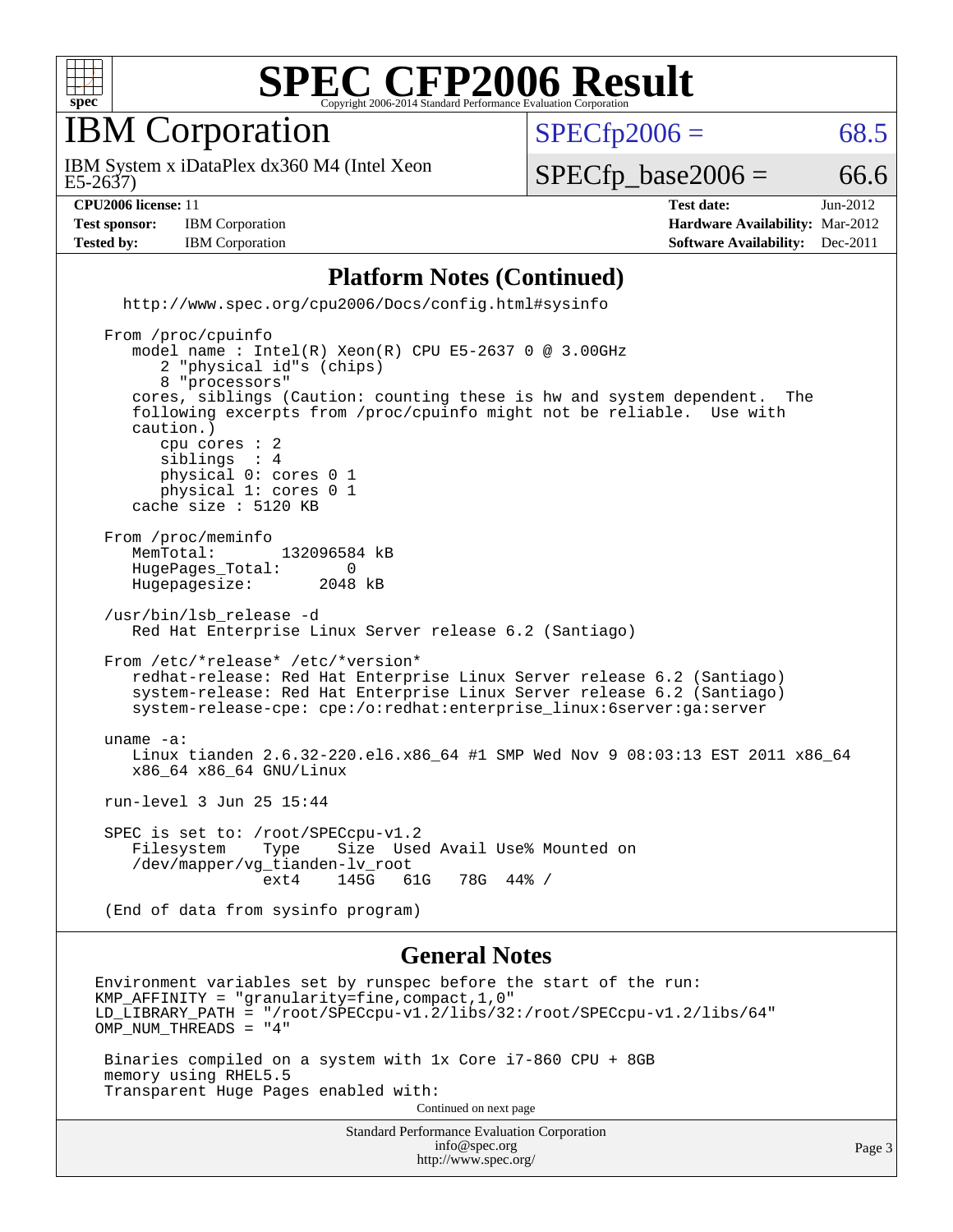

#### IBM Corporation

E5-2637) IBM System x iDataPlex dx360 M4 (Intel Xeon

**[Test sponsor:](http://www.spec.org/auto/cpu2006/Docs/result-fields.html#Testsponsor)** IBM Corporation **[Hardware Availability:](http://www.spec.org/auto/cpu2006/Docs/result-fields.html#HardwareAvailability)** Mar-2012

 $SPECTp2006 = 68.5$ 

 $SPECTp\_base2006 = 66.6$ 

**[CPU2006 license:](http://www.spec.org/auto/cpu2006/Docs/result-fields.html#CPU2006license)** 11 **[Test date:](http://www.spec.org/auto/cpu2006/Docs/result-fields.html#Testdate)** Jun-2012 **[Tested by:](http://www.spec.org/auto/cpu2006/Docs/result-fields.html#Testedby)** IBM Corporation **[Software Availability:](http://www.spec.org/auto/cpu2006/Docs/result-fields.html#SoftwareAvailability)** Dec-2011

#### **[General Notes \(Continued\)](http://www.spec.org/auto/cpu2006/Docs/result-fields.html#GeneralNotes)**

echo always > /sys/kernel/mm/redhat\_transparent\_hugepage/enabled

### **[Base Compiler Invocation](http://www.spec.org/auto/cpu2006/Docs/result-fields.html#BaseCompilerInvocation)**

[C benchmarks](http://www.spec.org/auto/cpu2006/Docs/result-fields.html#Cbenchmarks):  $\text{icc}$   $-\text{m64}$ 

[C++ benchmarks:](http://www.spec.org/auto/cpu2006/Docs/result-fields.html#CXXbenchmarks) [icpc -m64](http://www.spec.org/cpu2006/results/res2012q3/cpu2006-20120628-23213.flags.html#user_CXXbase_intel_icpc_64bit_bedb90c1146cab66620883ef4f41a67e)

[Fortran benchmarks](http://www.spec.org/auto/cpu2006/Docs/result-fields.html#Fortranbenchmarks): [ifort -m64](http://www.spec.org/cpu2006/results/res2012q3/cpu2006-20120628-23213.flags.html#user_FCbase_intel_ifort_64bit_ee9d0fb25645d0210d97eb0527dcc06e)

[Benchmarks using both Fortran and C](http://www.spec.org/auto/cpu2006/Docs/result-fields.html#BenchmarksusingbothFortranandC): [icc -m64](http://www.spec.org/cpu2006/results/res2012q3/cpu2006-20120628-23213.flags.html#user_CC_FCbase_intel_icc_64bit_0b7121f5ab7cfabee23d88897260401c) [ifort -m64](http://www.spec.org/cpu2006/results/res2012q3/cpu2006-20120628-23213.flags.html#user_CC_FCbase_intel_ifort_64bit_ee9d0fb25645d0210d97eb0527dcc06e)

#### **[Base Portability Flags](http://www.spec.org/auto/cpu2006/Docs/result-fields.html#BasePortabilityFlags)**

| 410.bwaves: -DSPEC CPU LP64                |                                                                |
|--------------------------------------------|----------------------------------------------------------------|
| 416.gamess: -DSPEC_CPU_LP64                |                                                                |
| 433.milc: -DSPEC CPU LP64                  |                                                                |
| 434.zeusmp: -DSPEC_CPU_LP64                |                                                                |
| 435.gromacs: -DSPEC_CPU_LP64 -nofor_main   |                                                                |
| 436.cactusADM: -DSPEC CPU LP64 -nofor main |                                                                |
| 437.leslie3d: -DSPEC CPU LP64              |                                                                |
| 444.namd: -DSPEC CPU LP64                  |                                                                |
| 447.dealII: -DSPEC_CPU_LP64                |                                                                |
| 450.soplex: -DSPEC_CPU_LP64                |                                                                |
| 453.povray: -DSPEC_CPU_LP64                |                                                                |
| 454.calculix: -DSPEC CPU LP64 -nofor main  |                                                                |
| 459.GemsFDTD: -DSPEC CPU LP64              |                                                                |
| 465.tonto: -DSPEC CPU LP64                 |                                                                |
| 470.1bm: - DSPEC CPU LP64                  |                                                                |
|                                            | 481.wrf: -DSPEC_CPU_LP64 -DSPEC_CPU_CASE_FLAG -DSPEC_CPU_LINUX |
| 482.sphinx3: -DSPEC CPU LP64               |                                                                |

#### **[Base Optimization Flags](http://www.spec.org/auto/cpu2006/Docs/result-fields.html#BaseOptimizationFlags)**

[C benchmarks](http://www.spec.org/auto/cpu2006/Docs/result-fields.html#Cbenchmarks): [-xAVX](http://www.spec.org/cpu2006/results/res2012q3/cpu2006-20120628-23213.flags.html#user_CCbase_f-xAVX) [-ipo](http://www.spec.org/cpu2006/results/res2012q3/cpu2006-20120628-23213.flags.html#user_CCbase_f-ipo) [-O3](http://www.spec.org/cpu2006/results/res2012q3/cpu2006-20120628-23213.flags.html#user_CCbase_f-O3) [-no-prec-div](http://www.spec.org/cpu2006/results/res2012q3/cpu2006-20120628-23213.flags.html#user_CCbase_f-no-prec-div) [-static](http://www.spec.org/cpu2006/results/res2012q3/cpu2006-20120628-23213.flags.html#user_CCbase_f-static) [-parallel](http://www.spec.org/cpu2006/results/res2012q3/cpu2006-20120628-23213.flags.html#user_CCbase_f-parallel) [-opt-prefetch](http://www.spec.org/cpu2006/results/res2012q3/cpu2006-20120628-23213.flags.html#user_CCbase_f-opt-prefetch) [-ansi-alias](http://www.spec.org/cpu2006/results/res2012q3/cpu2006-20120628-23213.flags.html#user_CCbase_f-ansi-alias)

[C++ benchmarks:](http://www.spec.org/auto/cpu2006/Docs/result-fields.html#CXXbenchmarks)

[-xAVX](http://www.spec.org/cpu2006/results/res2012q3/cpu2006-20120628-23213.flags.html#user_CXXbase_f-xAVX) [-ipo](http://www.spec.org/cpu2006/results/res2012q3/cpu2006-20120628-23213.flags.html#user_CXXbase_f-ipo) [-O3](http://www.spec.org/cpu2006/results/res2012q3/cpu2006-20120628-23213.flags.html#user_CXXbase_f-O3) [-no-prec-div](http://www.spec.org/cpu2006/results/res2012q3/cpu2006-20120628-23213.flags.html#user_CXXbase_f-no-prec-div) [-static](http://www.spec.org/cpu2006/results/res2012q3/cpu2006-20120628-23213.flags.html#user_CXXbase_f-static) [-opt-prefetch](http://www.spec.org/cpu2006/results/res2012q3/cpu2006-20120628-23213.flags.html#user_CXXbase_f-opt-prefetch) [-ansi-alias](http://www.spec.org/cpu2006/results/res2012q3/cpu2006-20120628-23213.flags.html#user_CXXbase_f-ansi-alias)

Continued on next page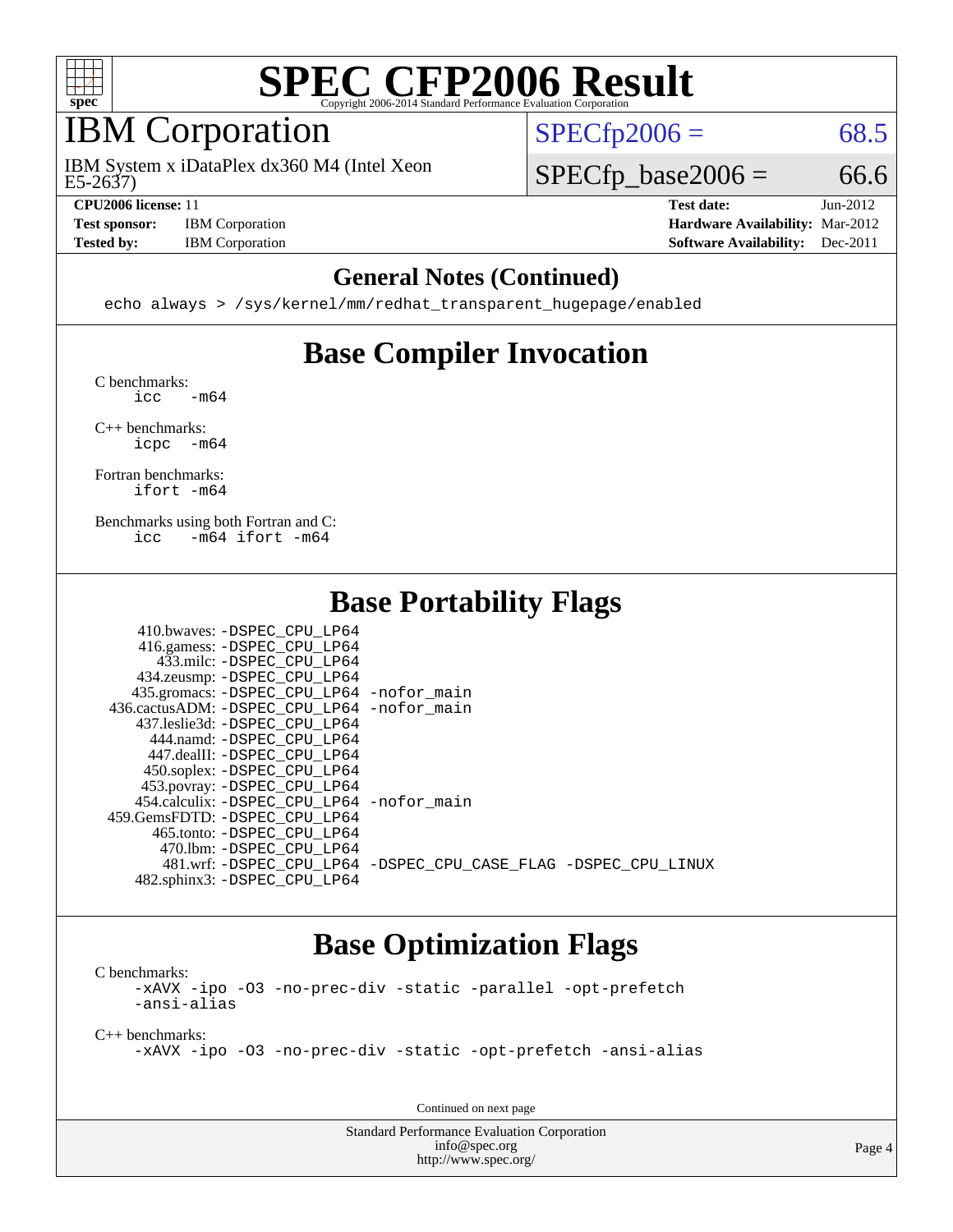

### IBM Corporation

E5-2637) IBM System x iDataPlex dx360 M4 (Intel Xeon  $SPECTp2006 = 68.5$ 

 $SPECTp\_base2006 = 66.6$ 

**[Test sponsor:](http://www.spec.org/auto/cpu2006/Docs/result-fields.html#Testsponsor)** IBM Corporation **[Hardware Availability:](http://www.spec.org/auto/cpu2006/Docs/result-fields.html#HardwareAvailability)** Mar-2012

**[CPU2006 license:](http://www.spec.org/auto/cpu2006/Docs/result-fields.html#CPU2006license)** 11 **[Test date:](http://www.spec.org/auto/cpu2006/Docs/result-fields.html#Testdate)** Jun-2012 **[Tested by:](http://www.spec.org/auto/cpu2006/Docs/result-fields.html#Testedby)** IBM Corporation **[Software Availability:](http://www.spec.org/auto/cpu2006/Docs/result-fields.html#SoftwareAvailability)** Dec-2011

## **[Base Optimization Flags \(Continued\)](http://www.spec.org/auto/cpu2006/Docs/result-fields.html#BaseOptimizationFlags)**

[Fortran benchmarks](http://www.spec.org/auto/cpu2006/Docs/result-fields.html#Fortranbenchmarks):

[-xAVX](http://www.spec.org/cpu2006/results/res2012q3/cpu2006-20120628-23213.flags.html#user_FCbase_f-xAVX) [-ipo](http://www.spec.org/cpu2006/results/res2012q3/cpu2006-20120628-23213.flags.html#user_FCbase_f-ipo) [-O3](http://www.spec.org/cpu2006/results/res2012q3/cpu2006-20120628-23213.flags.html#user_FCbase_f-O3) [-no-prec-div](http://www.spec.org/cpu2006/results/res2012q3/cpu2006-20120628-23213.flags.html#user_FCbase_f-no-prec-div) [-static](http://www.spec.org/cpu2006/results/res2012q3/cpu2006-20120628-23213.flags.html#user_FCbase_f-static) [-parallel](http://www.spec.org/cpu2006/results/res2012q3/cpu2006-20120628-23213.flags.html#user_FCbase_f-parallel) [-opt-prefetch](http://www.spec.org/cpu2006/results/res2012q3/cpu2006-20120628-23213.flags.html#user_FCbase_f-opt-prefetch)

[Benchmarks using both Fortran and C](http://www.spec.org/auto/cpu2006/Docs/result-fields.html#BenchmarksusingbothFortranandC):

[-xAVX](http://www.spec.org/cpu2006/results/res2012q3/cpu2006-20120628-23213.flags.html#user_CC_FCbase_f-xAVX) [-ipo](http://www.spec.org/cpu2006/results/res2012q3/cpu2006-20120628-23213.flags.html#user_CC_FCbase_f-ipo) [-O3](http://www.spec.org/cpu2006/results/res2012q3/cpu2006-20120628-23213.flags.html#user_CC_FCbase_f-O3) [-no-prec-div](http://www.spec.org/cpu2006/results/res2012q3/cpu2006-20120628-23213.flags.html#user_CC_FCbase_f-no-prec-div) [-static](http://www.spec.org/cpu2006/results/res2012q3/cpu2006-20120628-23213.flags.html#user_CC_FCbase_f-static) [-parallel](http://www.spec.org/cpu2006/results/res2012q3/cpu2006-20120628-23213.flags.html#user_CC_FCbase_f-parallel) [-opt-prefetch](http://www.spec.org/cpu2006/results/res2012q3/cpu2006-20120628-23213.flags.html#user_CC_FCbase_f-opt-prefetch) [-ansi-alias](http://www.spec.org/cpu2006/results/res2012q3/cpu2006-20120628-23213.flags.html#user_CC_FCbase_f-ansi-alias)

**[Peak Compiler Invocation](http://www.spec.org/auto/cpu2006/Docs/result-fields.html#PeakCompilerInvocation)**

[C benchmarks](http://www.spec.org/auto/cpu2006/Docs/result-fields.html#Cbenchmarks):  $\text{icc}$  -m64

[C++ benchmarks:](http://www.spec.org/auto/cpu2006/Docs/result-fields.html#CXXbenchmarks) [icpc -m64](http://www.spec.org/cpu2006/results/res2012q3/cpu2006-20120628-23213.flags.html#user_CXXpeak_intel_icpc_64bit_bedb90c1146cab66620883ef4f41a67e)

[Fortran benchmarks](http://www.spec.org/auto/cpu2006/Docs/result-fields.html#Fortranbenchmarks): [ifort -m64](http://www.spec.org/cpu2006/results/res2012q3/cpu2006-20120628-23213.flags.html#user_FCpeak_intel_ifort_64bit_ee9d0fb25645d0210d97eb0527dcc06e)

[Benchmarks using both Fortran and C](http://www.spec.org/auto/cpu2006/Docs/result-fields.html#BenchmarksusingbothFortranandC): [icc -m64](http://www.spec.org/cpu2006/results/res2012q3/cpu2006-20120628-23213.flags.html#user_CC_FCpeak_intel_icc_64bit_0b7121f5ab7cfabee23d88897260401c) [ifort -m64](http://www.spec.org/cpu2006/results/res2012q3/cpu2006-20120628-23213.flags.html#user_CC_FCpeak_intel_ifort_64bit_ee9d0fb25645d0210d97eb0527dcc06e)

### **[Peak Portability Flags](http://www.spec.org/auto/cpu2006/Docs/result-fields.html#PeakPortabilityFlags)**

Same as Base Portability Flags

### **[Peak Optimization Flags](http://www.spec.org/auto/cpu2006/Docs/result-fields.html#PeakOptimizationFlags)**

[C benchmarks](http://www.spec.org/auto/cpu2006/Docs/result-fields.html#Cbenchmarks):

 433.milc: [-xAVX](http://www.spec.org/cpu2006/results/res2012q3/cpu2006-20120628-23213.flags.html#user_peakPASS2_CFLAGSPASS2_LDFLAGS433_milc_f-xAVX)(pass 2) [-prof-gen](http://www.spec.org/cpu2006/results/res2012q3/cpu2006-20120628-23213.flags.html#user_peakPASS1_CFLAGSPASS1_LDFLAGS433_milc_prof_gen_e43856698f6ca7b7e442dfd80e94a8fc)(pass 1) [-ipo](http://www.spec.org/cpu2006/results/res2012q3/cpu2006-20120628-23213.flags.html#user_peakPASS2_CFLAGSPASS2_LDFLAGS433_milc_f-ipo)(pass 2) [-O3](http://www.spec.org/cpu2006/results/res2012q3/cpu2006-20120628-23213.flags.html#user_peakPASS2_CFLAGSPASS2_LDFLAGS433_milc_f-O3)(pass 2) [-no-prec-div](http://www.spec.org/cpu2006/results/res2012q3/cpu2006-20120628-23213.flags.html#user_peakPASS2_CFLAGSPASS2_LDFLAGS433_milc_f-no-prec-div)(pass 2) [-prof-use](http://www.spec.org/cpu2006/results/res2012q3/cpu2006-20120628-23213.flags.html#user_peakPASS2_CFLAGSPASS2_LDFLAGS433_milc_prof_use_bccf7792157ff70d64e32fe3e1250b55)(pass 2) [-static](http://www.spec.org/cpu2006/results/res2012q3/cpu2006-20120628-23213.flags.html#user_peakOPTIMIZE433_milc_f-static) [-auto-ilp32](http://www.spec.org/cpu2006/results/res2012q3/cpu2006-20120628-23213.flags.html#user_peakCOPTIMIZE433_milc_f-auto-ilp32) [-ansi-alias](http://www.spec.org/cpu2006/results/res2012q3/cpu2006-20120628-23213.flags.html#user_peakCOPTIMIZE433_milc_f-ansi-alias)

 $470.$ lbm: basepeak = yes

 482.sphinx3: [-xAVX](http://www.spec.org/cpu2006/results/res2012q3/cpu2006-20120628-23213.flags.html#user_peakOPTIMIZE482_sphinx3_f-xAVX) [-ipo](http://www.spec.org/cpu2006/results/res2012q3/cpu2006-20120628-23213.flags.html#user_peakOPTIMIZE482_sphinx3_f-ipo) [-O3](http://www.spec.org/cpu2006/results/res2012q3/cpu2006-20120628-23213.flags.html#user_peakOPTIMIZE482_sphinx3_f-O3) [-no-prec-div](http://www.spec.org/cpu2006/results/res2012q3/cpu2006-20120628-23213.flags.html#user_peakOPTIMIZE482_sphinx3_f-no-prec-div) [-unroll2](http://www.spec.org/cpu2006/results/res2012q3/cpu2006-20120628-23213.flags.html#user_peakCOPTIMIZE482_sphinx3_f-unroll_784dae83bebfb236979b41d2422d7ec2) [-ansi-alias](http://www.spec.org/cpu2006/results/res2012q3/cpu2006-20120628-23213.flags.html#user_peakCOPTIMIZE482_sphinx3_f-ansi-alias) [-parallel](http://www.spec.org/cpu2006/results/res2012q3/cpu2006-20120628-23213.flags.html#user_peakCOPTIMIZE482_sphinx3_f-parallel)

[C++ benchmarks:](http://www.spec.org/auto/cpu2006/Docs/result-fields.html#CXXbenchmarks)

```
 444.namd: -xAVX(pass 2) -prof-gen(pass 1) -ipo(pass 2) -O3(pass 2)
-no-prec-div(pass 2) -prof-use(pass 2) -fno-alias
-auto-ilp32
```
Continued on next page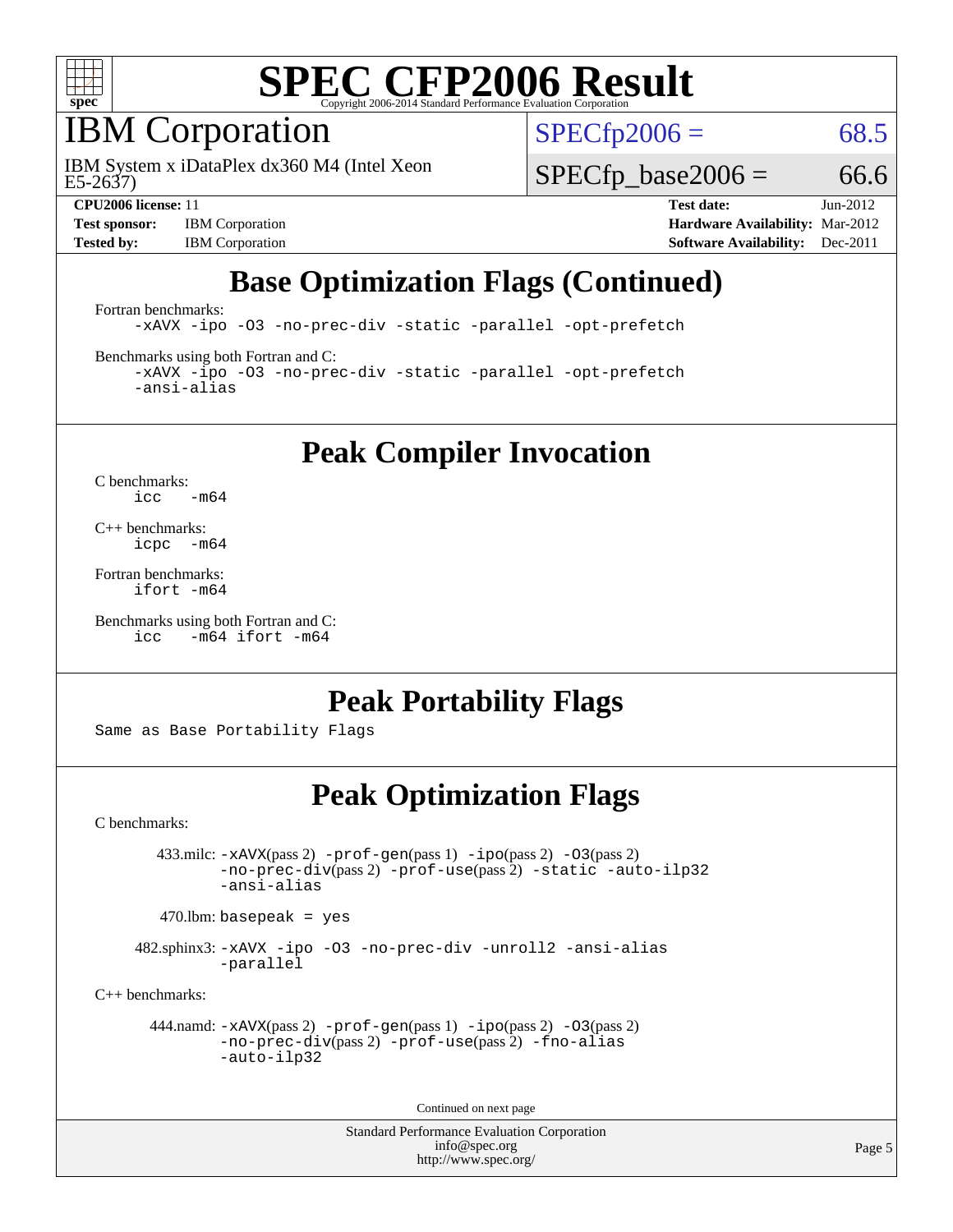

IBM Corporation

E5-2637) IBM System x iDataPlex dx360 M4 (Intel Xeon  $SPECTp2006 = 68.5$ 

 $SPECTp\_base2006 = 66.6$ 

**[Test sponsor:](http://www.spec.org/auto/cpu2006/Docs/result-fields.html#Testsponsor)** IBM Corporation **[Hardware Availability:](http://www.spec.org/auto/cpu2006/Docs/result-fields.html#HardwareAvailability)** Mar-2012 **[Tested by:](http://www.spec.org/auto/cpu2006/Docs/result-fields.html#Testedby)** IBM Corporation **[Software Availability:](http://www.spec.org/auto/cpu2006/Docs/result-fields.html#SoftwareAvailability)** Dec-2011

**[CPU2006 license:](http://www.spec.org/auto/cpu2006/Docs/result-fields.html#CPU2006license)** 11 **[Test date:](http://www.spec.org/auto/cpu2006/Docs/result-fields.html#Testdate)** Jun-2012

## **[Peak Optimization Flags \(Continued\)](http://www.spec.org/auto/cpu2006/Docs/result-fields.html#PeakOptimizationFlags)**

 447.dealII: basepeak = yes 450.soplex: basepeak = yes 453.povray:  $-x$ AVX(pass 2)  $-p$ rof-gen(pass 1)  $-i$ po(pass 2)  $-03$ (pass 2) [-no-prec-div](http://www.spec.org/cpu2006/results/res2012q3/cpu2006-20120628-23213.flags.html#user_peakPASS2_CXXFLAGSPASS2_LDFLAGS453_povray_f-no-prec-div)(pass 2) [-prof-use](http://www.spec.org/cpu2006/results/res2012q3/cpu2006-20120628-23213.flags.html#user_peakPASS2_CXXFLAGSPASS2_LDFLAGS453_povray_prof_use_bccf7792157ff70d64e32fe3e1250b55)(pass 2) [-unroll4](http://www.spec.org/cpu2006/results/res2012q3/cpu2006-20120628-23213.flags.html#user_peakCXXOPTIMIZE453_povray_f-unroll_4e5e4ed65b7fd20bdcd365bec371b81f) [-ansi-alias](http://www.spec.org/cpu2006/results/res2012q3/cpu2006-20120628-23213.flags.html#user_peakCXXOPTIMIZE453_povray_f-ansi-alias) [Fortran benchmarks](http://www.spec.org/auto/cpu2006/Docs/result-fields.html#Fortranbenchmarks): 410.bwaves: [-xAVX](http://www.spec.org/cpu2006/results/res2012q3/cpu2006-20120628-23213.flags.html#user_peakOPTIMIZE410_bwaves_f-xAVX) [-ipo](http://www.spec.org/cpu2006/results/res2012q3/cpu2006-20120628-23213.flags.html#user_peakOPTIMIZE410_bwaves_f-ipo) [-O3](http://www.spec.org/cpu2006/results/res2012q3/cpu2006-20120628-23213.flags.html#user_peakOPTIMIZE410_bwaves_f-O3) [-no-prec-div](http://www.spec.org/cpu2006/results/res2012q3/cpu2006-20120628-23213.flags.html#user_peakOPTIMIZE410_bwaves_f-no-prec-div) [-opt-prefetch](http://www.spec.org/cpu2006/results/res2012q3/cpu2006-20120628-23213.flags.html#user_peakOPTIMIZE410_bwaves_f-opt-prefetch) [-parallel](http://www.spec.org/cpu2006/results/res2012q3/cpu2006-20120628-23213.flags.html#user_peakOPTIMIZE410_bwaves_f-parallel) [-static](http://www.spec.org/cpu2006/results/res2012q3/cpu2006-20120628-23213.flags.html#user_peakOPTIMIZE410_bwaves_f-static) 416.gamess: [-xAVX](http://www.spec.org/cpu2006/results/res2012q3/cpu2006-20120628-23213.flags.html#user_peakPASS2_FFLAGSPASS2_LDFLAGS416_gamess_f-xAVX)(pass 2) [-prof-gen](http://www.spec.org/cpu2006/results/res2012q3/cpu2006-20120628-23213.flags.html#user_peakPASS1_FFLAGSPASS1_LDFLAGS416_gamess_prof_gen_e43856698f6ca7b7e442dfd80e94a8fc)(pass 1) [-ipo](http://www.spec.org/cpu2006/results/res2012q3/cpu2006-20120628-23213.flags.html#user_peakPASS2_FFLAGSPASS2_LDFLAGS416_gamess_f-ipo)(pass 2) [-O3](http://www.spec.org/cpu2006/results/res2012q3/cpu2006-20120628-23213.flags.html#user_peakPASS2_FFLAGSPASS2_LDFLAGS416_gamess_f-O3)(pass 2) [-no-prec-div](http://www.spec.org/cpu2006/results/res2012q3/cpu2006-20120628-23213.flags.html#user_peakPASS2_FFLAGSPASS2_LDFLAGS416_gamess_f-no-prec-div)(pass 2) [-prof-use](http://www.spec.org/cpu2006/results/res2012q3/cpu2006-20120628-23213.flags.html#user_peakPASS2_FFLAGSPASS2_LDFLAGS416_gamess_prof_use_bccf7792157ff70d64e32fe3e1250b55)(pass 2) [-unroll2](http://www.spec.org/cpu2006/results/res2012q3/cpu2006-20120628-23213.flags.html#user_peakOPTIMIZE416_gamess_f-unroll_784dae83bebfb236979b41d2422d7ec2) [-inline-level=0](http://www.spec.org/cpu2006/results/res2012q3/cpu2006-20120628-23213.flags.html#user_peakOPTIMIZE416_gamess_f-inline-level_318d07a09274ad25e8d15dbfaa68ba50) [-scalar-rep-](http://www.spec.org/cpu2006/results/res2012q3/cpu2006-20120628-23213.flags.html#user_peakOPTIMIZE416_gamess_f-disablescalarrep_abbcad04450fb118e4809c81d83c8a1d) [-static](http://www.spec.org/cpu2006/results/res2012q3/cpu2006-20120628-23213.flags.html#user_peakOPTIMIZE416_gamess_f-static) 434.zeusmp: basepeak = yes 437.leslie3d: basepeak = yes 459.GemsFDTD: [-xAVX](http://www.spec.org/cpu2006/results/res2012q3/cpu2006-20120628-23213.flags.html#user_peakPASS2_FFLAGSPASS2_LDFLAGS459_GemsFDTD_f-xAVX)(pass 2) [-prof-gen](http://www.spec.org/cpu2006/results/res2012q3/cpu2006-20120628-23213.flags.html#user_peakPASS1_FFLAGSPASS1_LDFLAGS459_GemsFDTD_prof_gen_e43856698f6ca7b7e442dfd80e94a8fc)(pass 1) [-ipo](http://www.spec.org/cpu2006/results/res2012q3/cpu2006-20120628-23213.flags.html#user_peakPASS2_FFLAGSPASS2_LDFLAGS459_GemsFDTD_f-ipo)(pass 2) [-O3](http://www.spec.org/cpu2006/results/res2012q3/cpu2006-20120628-23213.flags.html#user_peakPASS2_FFLAGSPASS2_LDFLAGS459_GemsFDTD_f-O3)(pass 2) [-no-prec-div](http://www.spec.org/cpu2006/results/res2012q3/cpu2006-20120628-23213.flags.html#user_peakPASS2_FFLAGSPASS2_LDFLAGS459_GemsFDTD_f-no-prec-div)(pass 2) [-prof-use](http://www.spec.org/cpu2006/results/res2012q3/cpu2006-20120628-23213.flags.html#user_peakPASS2_FFLAGSPASS2_LDFLAGS459_GemsFDTD_prof_use_bccf7792157ff70d64e32fe3e1250b55)(pass 2) [-unroll2](http://www.spec.org/cpu2006/results/res2012q3/cpu2006-20120628-23213.flags.html#user_peakOPTIMIZE459_GemsFDTD_f-unroll_784dae83bebfb236979b41d2422d7ec2) [-inline-level=0](http://www.spec.org/cpu2006/results/res2012q3/cpu2006-20120628-23213.flags.html#user_peakOPTIMIZE459_GemsFDTD_f-inline-level_318d07a09274ad25e8d15dbfaa68ba50) [-opt-prefetch](http://www.spec.org/cpu2006/results/res2012q3/cpu2006-20120628-23213.flags.html#user_peakOPTIMIZE459_GemsFDTD_f-opt-prefetch) [-parallel](http://www.spec.org/cpu2006/results/res2012q3/cpu2006-20120628-23213.flags.html#user_peakOPTIMIZE459_GemsFDTD_f-parallel)  $465$ .tonto:  $-x$ AVX(pass 2)  $-p$ rof-gen(pass 1)  $-p$ o(pass 2)  $-03$ (pass 2) [-no-prec-div](http://www.spec.org/cpu2006/results/res2012q3/cpu2006-20120628-23213.flags.html#user_peakPASS2_FFLAGSPASS2_LDFLAGS465_tonto_f-no-prec-div)(pass 2) [-prof-use](http://www.spec.org/cpu2006/results/res2012q3/cpu2006-20120628-23213.flags.html#user_peakPASS2_FFLAGSPASS2_LDFLAGS465_tonto_prof_use_bccf7792157ff70d64e32fe3e1250b55)(pass 2) [-inline-calloc](http://www.spec.org/cpu2006/results/res2012q3/cpu2006-20120628-23213.flags.html#user_peakOPTIMIZE465_tonto_f-inline-calloc) [-opt-malloc-options=3](http://www.spec.org/cpu2006/results/res2012q3/cpu2006-20120628-23213.flags.html#user_peakOPTIMIZE465_tonto_f-opt-malloc-options_13ab9b803cf986b4ee62f0a5998c2238) [-auto](http://www.spec.org/cpu2006/results/res2012q3/cpu2006-20120628-23213.flags.html#user_peakOPTIMIZE465_tonto_f-auto) [-unroll4](http://www.spec.org/cpu2006/results/res2012q3/cpu2006-20120628-23213.flags.html#user_peakOPTIMIZE465_tonto_f-unroll_4e5e4ed65b7fd20bdcd365bec371b81f) [Benchmarks using both Fortran and C](http://www.spec.org/auto/cpu2006/Docs/result-fields.html#BenchmarksusingbothFortranandC): 435.gromacs: basepeak = yes  $436.cactusADM:basepeak = yes$  454.calculix: [-xAVX](http://www.spec.org/cpu2006/results/res2012q3/cpu2006-20120628-23213.flags.html#user_peakOPTIMIZE454_calculix_f-xAVX) [-ipo](http://www.spec.org/cpu2006/results/res2012q3/cpu2006-20120628-23213.flags.html#user_peakOPTIMIZE454_calculix_f-ipo) [-O3](http://www.spec.org/cpu2006/results/res2012q3/cpu2006-20120628-23213.flags.html#user_peakOPTIMIZE454_calculix_f-O3) [-no-prec-div](http://www.spec.org/cpu2006/results/res2012q3/cpu2006-20120628-23213.flags.html#user_peakOPTIMIZE454_calculix_f-no-prec-div) [-auto-ilp32](http://www.spec.org/cpu2006/results/res2012q3/cpu2006-20120628-23213.flags.html#user_peakCOPTIMIZE454_calculix_f-auto-ilp32) [-ansi-alias](http://www.spec.org/cpu2006/results/res2012q3/cpu2006-20120628-23213.flags.html#user_peakCOPTIMIZE454_calculix_f-ansi-alias)  $481 \text{.m}$ : basepeak = yes

The flags files that were used to format this result can be browsed at <http://www.spec.org/cpu2006/flags/Intel-ic12.1-official-linux64.20111122.html> <http://www.spec.org/cpu2006/flags/IBM-Platform-Flags-V1.2-SNB-C.html>

You can also download the XML flags sources by saving the following links: <http://www.spec.org/cpu2006/flags/Intel-ic12.1-official-linux64.20111122.xml> <http://www.spec.org/cpu2006/flags/IBM-Platform-Flags-V1.2-SNB-C.xml>